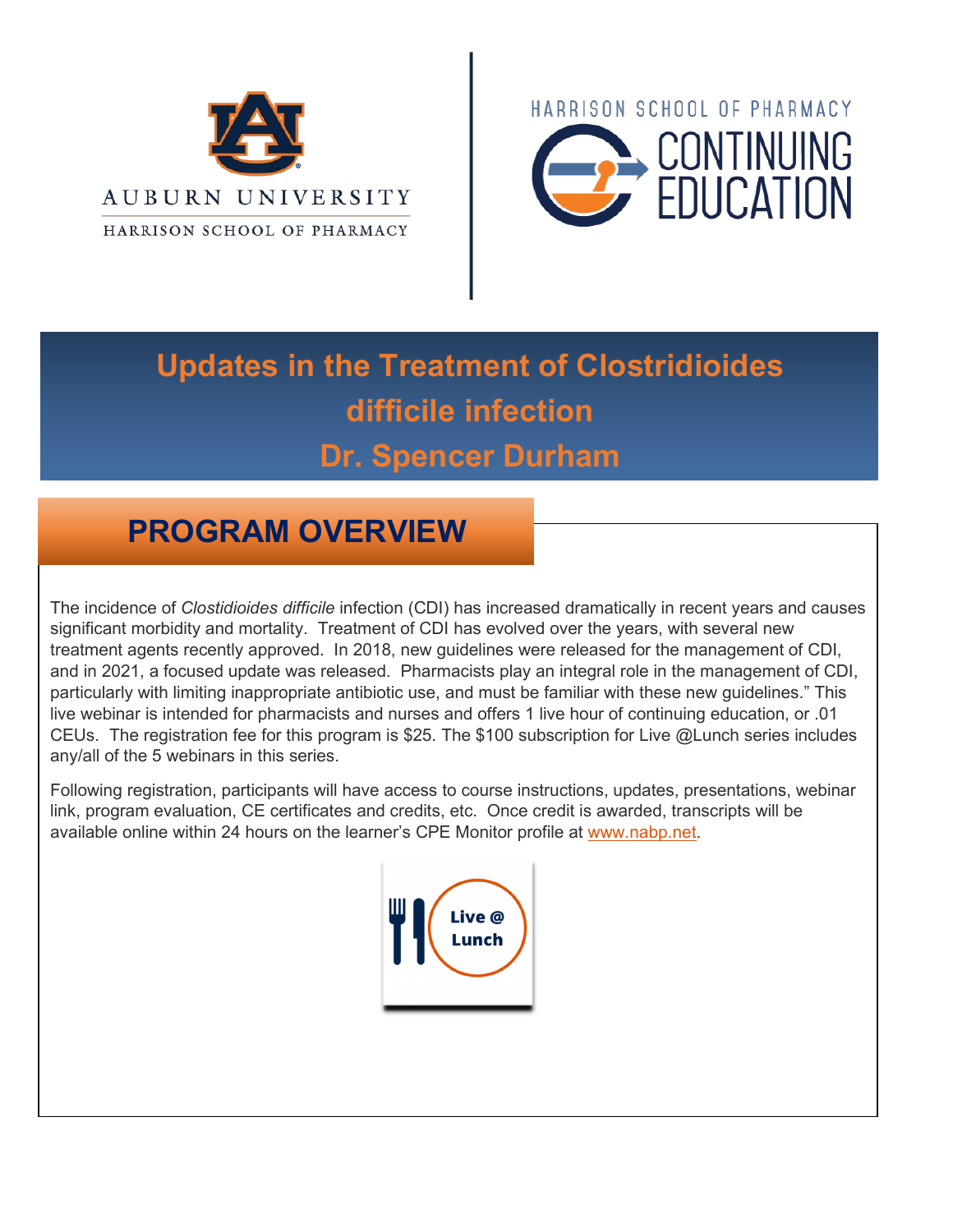# **FACULTY DISCLOSURES**

Programming in with AUHSOP is in any way involved, whether as sole provider or joint-providership, shall exhibit fair content balance, providing the audience with information of multiple perspectives from which to form a professional opinion. In addition, the fair balance will assure than information provided does not discuss since commercial product. Brand names of all products included in the content may be mentioned for identification purposes only. Presenters in any continuing education offering will acknowledge and disclose any affiliation with the provider and such information will be made available to the audience. Faculty disclosures will also be included on an introductory slide during the presentation. Dr. Whitley has no actual or potential conflict of interest in relation to this program.

# **ACCREDITATION INFORMATION**



The Auburn University Harrison School of Pharmacy is accredited by the Accreditation Council for Pharmacy Education as a provider for continuing pharmacy education; credits are recognized nationwide. The Universal Activity Number for this knowledgebased program is **0001-0000-21-016-L01-P.** Release Date: 08/09/2021 Expiration Date: 08/09/2024

### **ACTIVITY COMPLETION**

To complete the steps for CE credit, each attendee will be required to access and review program materials located within the online course, view the live webinar, complete the quiz and program evaluation within the online course, and claim credit within the course. Please contact [hsopce@auburn.edu](mailto:hsopce@auburn.edu) if you have any questions or needs related to this online CE program.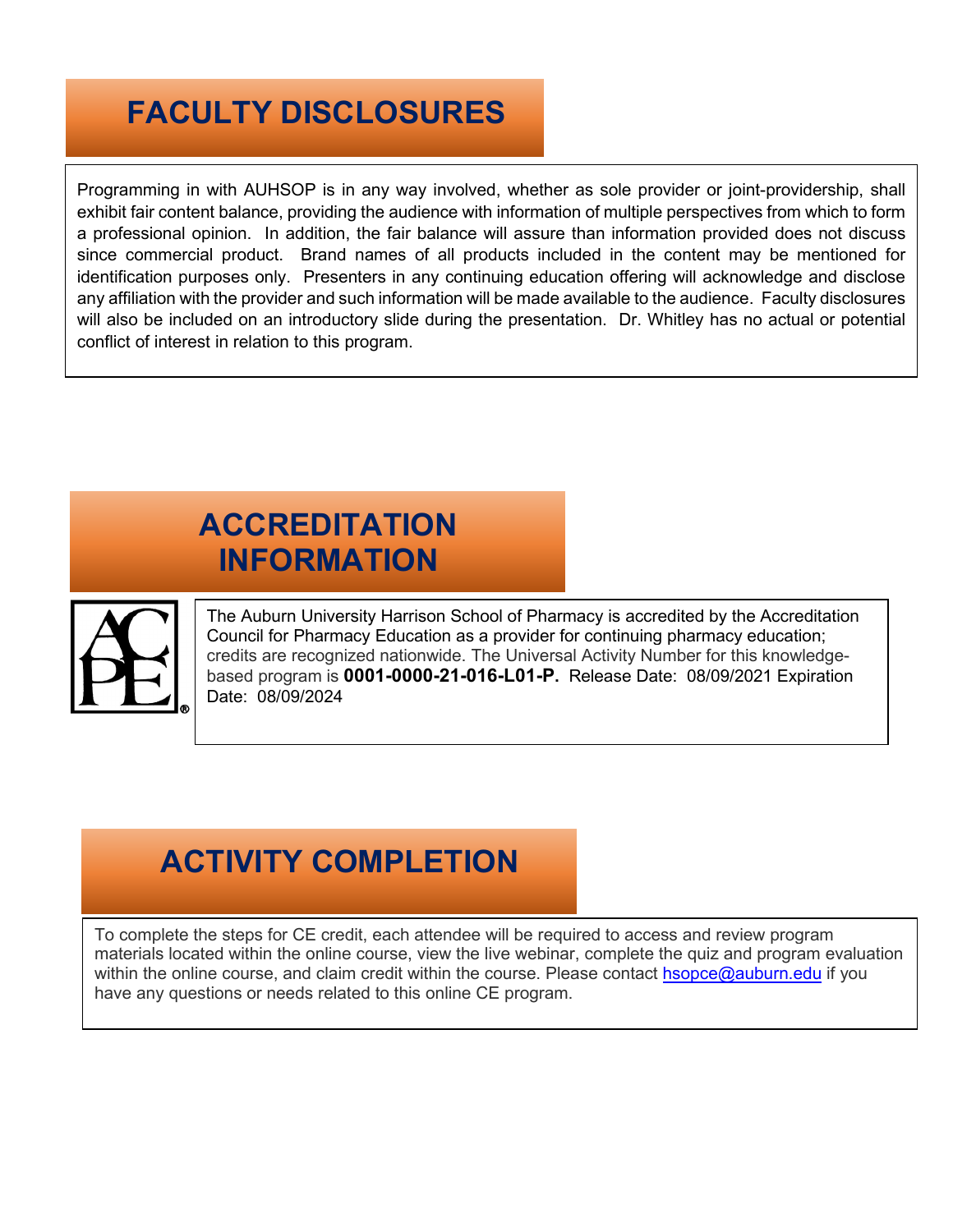# **LEARNING OBJECTIVES**

- Review the pathogenesis of *C.difficile* infections
- Describe the major recommendations of the 2018 *C.difficile* clinical practice guidelines
- Recognize the recommendations of the focused guideline update from 2021
- $\triangleright$  Given a patient case, identify the appropriate pharmacotherapy treatments for a patient with *C.difficile* infection

**Spencer H. Durham, Pharm.D., BCPS, BCIDP** is an Associate Clinical Professor in the Department of Pharmacy Practice and also serves as the Director of Alumni & Professional Affairs with the Harrison School of Pharmacy. Originally from Arab, Alabama, he completed his pre-pharmacy coursework at Auburn University and graduated with his Doctor of Pharmacy degree from the Harrison School of Pharmacy in 2007. He went on to complete an ASHP-accredited post-graduate residency at Children's Health System in Birmingham, Alabama in 2008. After completion of his residency, he joined the staff at Sacred Heart Hospital in Pensacola, Florida as a clinical pharmacist specialist, a role he maintained for five years. In 2013, Dr. Durham joined the faculty of the Harrison School of Pharmacy, where he teaches in various courses throughout the curriculum.

Additionally, Dr. Durham serves as the Director of Alumni and Professional Affairs under the Associate Dean for Clinical Affairs and Outreach. As part of this position, he works proactively with HSOP alumni and other health care professionals from throughout the state and region to foster the development of innovative practice models and to expand and enhance opportunities for continuous professional development. Dr. Durham also oversees the Office of Post Graduate Education (OPGE), which is responsible for the many continuing education programs offered each year by HSOP.

Dr. Durham has published more than 20 peer-reviewed articles in respected journals and several book chapters. He is an active speaker each year at national, state, and local conferences, where he educates healthcare professionals on topics related to infectious diseases and antimicrobial stewardship. Additionally, Dr. Durham is active in several state and national organizations including the Alabama Pharmacy Association (APA), the Alabama Society of Health-Systems Pharmacists (AlSHP), the American College of Clinical Pharmacy (ACCP), and the American Society of Consultant Pharmacists (ASCP).

#### **Practice Site**

Dr. Durham maintains a practice site at the Central Alabama Veterans Health Care System where he specializes in the area of infectious diseases. He serves as a clinician in the inpatient acute care units, the long-term care facility, and the HIV and general infectious diseases outpatient clinics. At his practice site, Dr. Durham serves as a preceptor for both pharmacy students and residents. He also holds a dual board certification as a Board Certified Pharmacotherapy Specialist (BCPS) and a Board Certified Infectious Diseases Pharmacist (BCIDP).